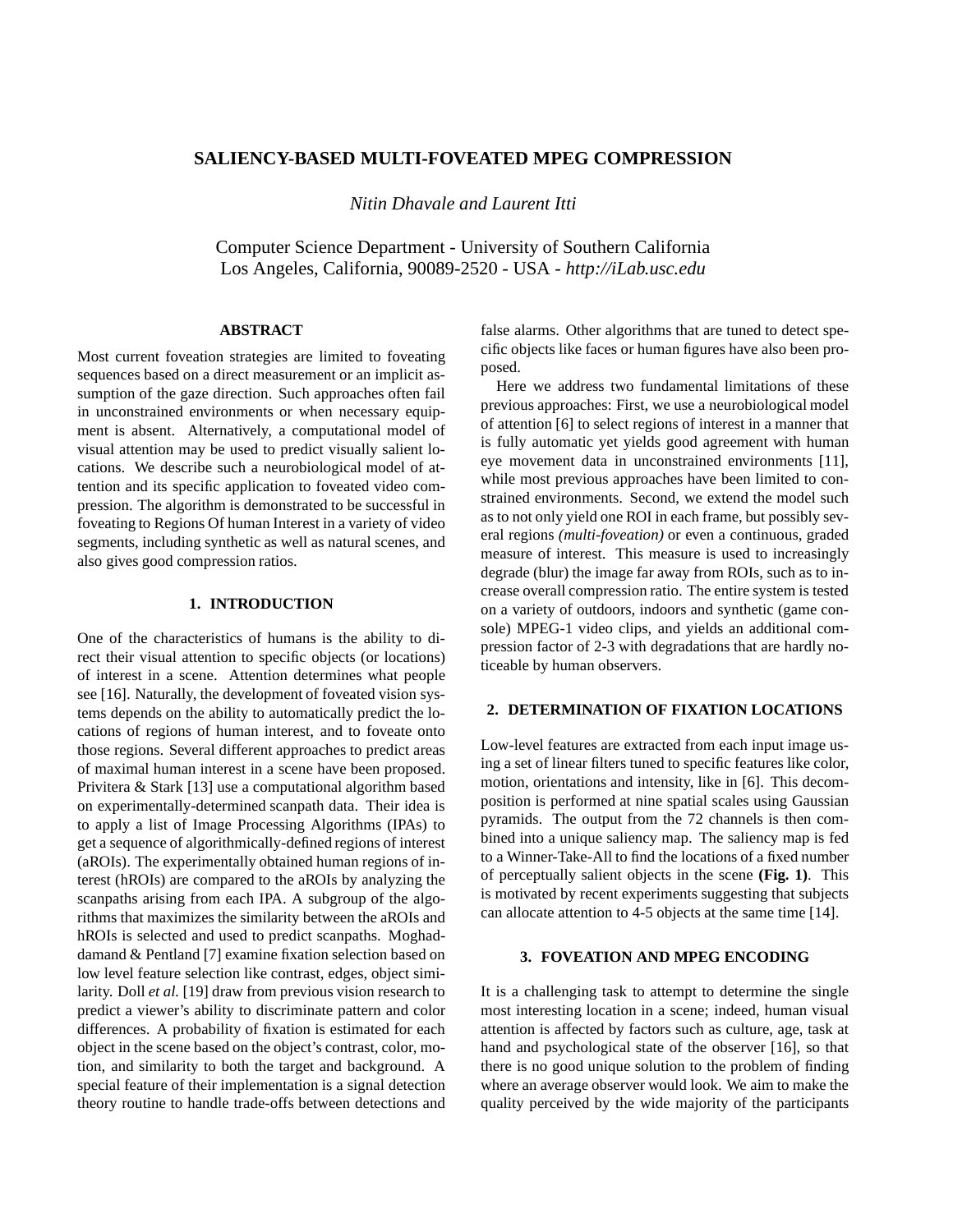

Figure 1: Overview of the model.

higher. Our first approach to this end is a multi-foveated approach, in which more than one region of interest is computed on each frame.

Currently, there is no unanimity as to whether attention selects perceptual objects [5, 10, 18] or it just acts like a spotlight that illuminates locations in space [12, 8]. So we implement both object-based and location-based foveation.

The spatial frequency response for any region in the retina can be modeled by scaling the foveal response with a factor based on retinal eccentricity  $e$  [17], such that [15]:

$$
f_e = \begin{cases} \frac{M_0}{(0.3e+1)^2 \sigma} & \text{if } |e| > 5.79\\ 1.0 & \text{otherwise} \end{cases}
$$
 (1)

where  $f_e$  is the threshold frequency at eccentricity  $e$ ,  $M_o$ is the highest spatial frequency that can be resolved at the fovea, and  $\sigma$  is the blur factor (larger values yield larger blurs). The value of  $M_o$  is simply  $60c$  /° [4]

Also, the highest frequency  $f_d$  that can be represented faithfully by a digital monitor is:

$$
f_d = \frac{\pi N d}{360} \tag{2}
$$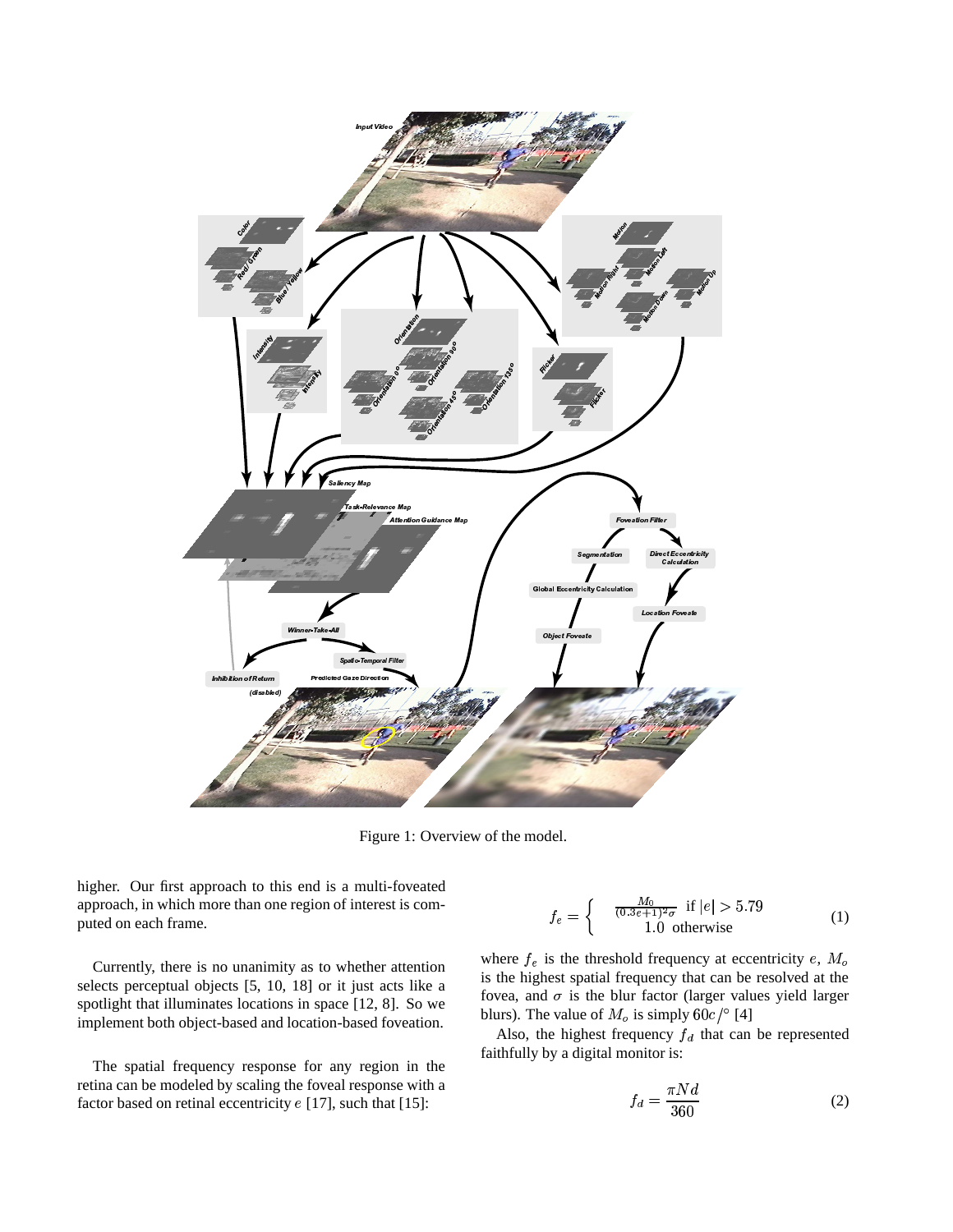where  $N$  is the width of the screen in pixels and  $d$  is the viewing distance.

Combining (1) with (2) we obtain:

$$
f_m = \min(f_e, f_d) \tag{3}
$$

By the sampling theorem, the smallest size pixel that can be resolved at an eccentricity  $e$  is given by:

$$
s = \frac{0.5}{f_m} \tag{4}
$$

For the location-based foveation scheme, the eccentricity for any particular point is calculated using:

$$
e = \tan^{-1} \frac{\|X - X^s\|}{Nd} \tag{5}
$$

where  $X = (x, y)$  and  $X^s = (x_s, y_s)$  are the coordinates of the most salient location. In the more complex case of object-based foveation, the eccentricity value for a pixel at position  $P(x, y)$  can be calculated using the chamfer transform of [2] or the exact Euclidean distance transform due to [1]. If the shortest distance between point  $P(x, y)$  and an object is  $g(x, y)$ , the eccentricity is calculated using:

$$
e = \tan^{-1} \frac{g(x, y)}{Nd}
$$
 (6)

In the case of foveation with a single ROI, the size of each pixel in the final image is calculated using equation (4). The pixel is then smoothed in a circle of radius  $s/2$  by taking an average of all the pixels with a Gaussian weight:

$$
V(x,y) = \sum_{i=-s/2}^{i \le s/2} \sum_{j=-s/2}^{j \le s/2} v(x+i, y+j)e^{-\frac{(x+i)^2 + (y+j)^2}{2s^2}}
$$
(7)

where  $V(x, y)$  is the resulting pixel value at  $(x, y)$ , and  $(x, y)$  is the source image pixel value at  $(x, y)$ .

 A fast implementation of eccentricity-dependent blur can also be obtained using a Gaussian pyramid [3], which achieves foveation by interpolating across the levels of a Gaussian pyramid.

If there are  $n$  foveas, then there are effectively  $n$  foveated output images. The pixel value in the final foveated image is then given by:

$$
S(x, y) = \max_{i \in [1, ..., n]} (w_i V_i(x, y))
$$
 (8)

where  $w_i$  is the saliency value at the  $i<sup>th</sup>$  location normalized to the maximum value,  $V_i(x, y)$  is the pixel value in the  $i^{th}$  int foveated image at  $(x, y)$  calculated using (7) or by using a foveated image at  $(x, y)$  calculated us<br>Gaussian pyramid, and  $S(x, y)$  is the p  $(x, y)$  is the pixel value in the final foveated image at position  $(x, y)$ .

However, this calculation in quite heavy on the resources. Instead, one can use:

$$
k = \min_{i \in [1, ..., n]} (w_i g_i(x, y))
$$
 (9)

$$
S(x, y) = V_k(x, y)
$$
\n
$$
(10)
$$

where the symbols are as before.

One of the side effects of multi-foveation is to smooth out the 'beauty jumps.' Frames are temporally averaged so that the foveal shifts appear smooth. A binomially weighted average of the distance maps due to frames in a cache buffer and a look-ahead buffer is used in calculating the eccentricity and applying the foveation filter:<br> $\sum_{i=r}^{i+r}$ 

ng the Ioveation inter:  
\n
$$
T_i(x, y) = \frac{\sum_{j=i-l}^{i+r} S_j(x, y) w_j}{\sum_{j=i-l}^{i+r} w_j}
$$
\n(11)

 $j=i-l$ <br>where  $T_i$  is the  $i^{th}$  output frame,  $S_j$  is the  $j^{th}$  foveated frame,  $W_j$  is the weight of the  $j<sup>th</sup>$  frame and l and r are the widths of left and right ends of the cache window measured from the current output frame.

#### **4. RESULTS**

The algorithm has been tested with a variety of indoors, outdoors and synthetic video clips (captured from game console outputs). Overall, the regions of interest picked by the algorithm make sense to human observers, to the point that it is often difficult to notice the parafoveal blur, as one typically fixates to one of the most salient locations computed by the algorithm.

**Fig. 2** shows the compression ratios obtained using our algorithm on a single movie clip. Each graph was plotted keeping the number of foveation points constant. Compression ratios of about 1.8 could be achieved without significant deterioration of quality as perceived by normal observers. As can be seen, compression for the object-based foveation were lower than those obtained for the locationbased algorithm.

#### **5. CONCLUSION AND FUTURE WORK**

Although our algorithm works well with most scenes tested so far, it is not without limitations. For one, the algorithm does not take into account the fact that brain computations are in object-centered frame of reference. Second, we are only beginning to include task-oriented top-down influences into our model. Our algorithm would have to include object recognition and task-based biasing, as proposed in [9].

Further testing and validation of the algorithm will involve recording of eye movements from human observers